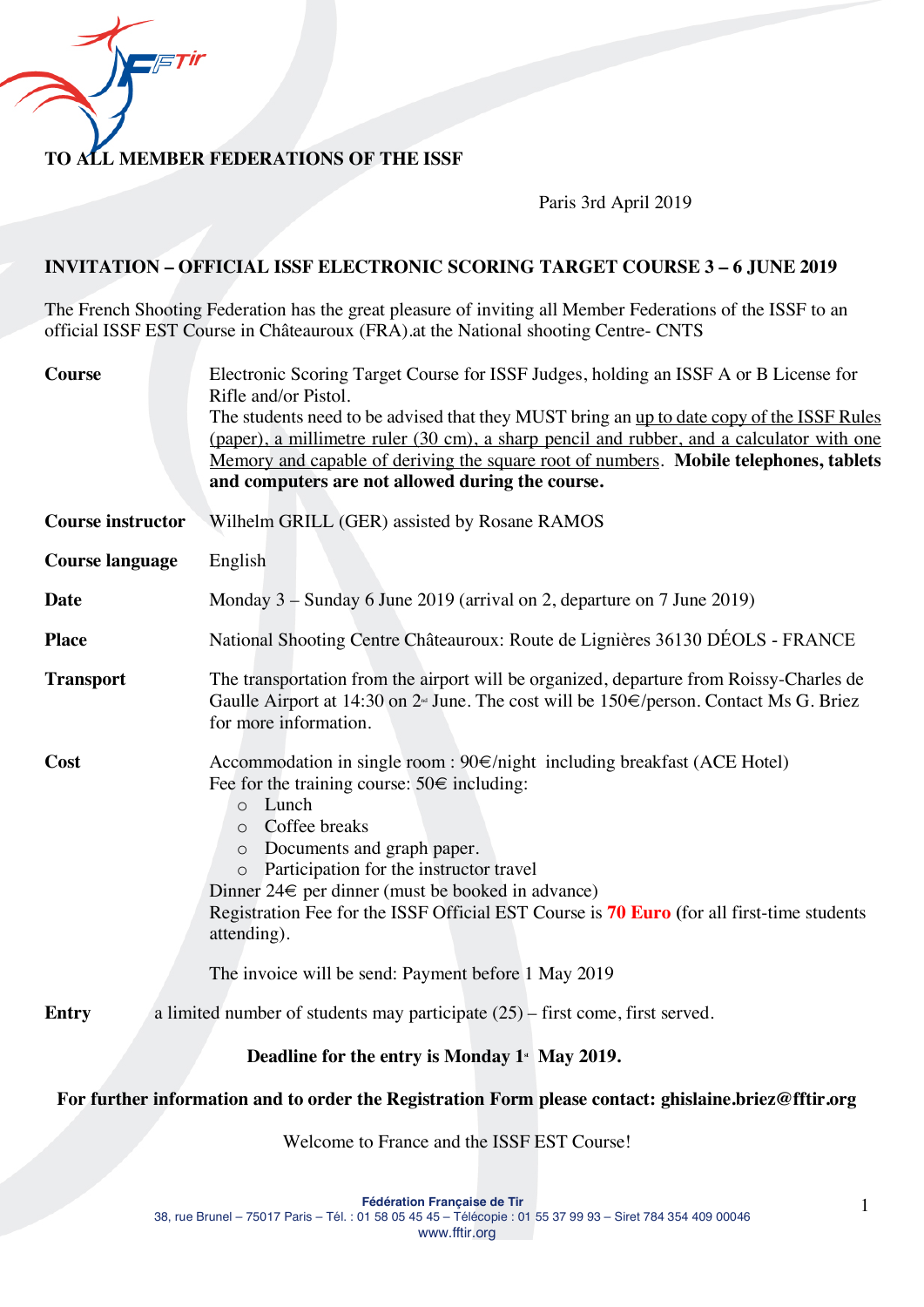

# **PARTICIPATION FORM**

**EST Training Course (3rd June – 6th June 2019)**

| Surname, given name                 |                      | Country                        |  |
|-------------------------------------|----------------------|--------------------------------|--|
| <b>Email Address</b>                |                      | <b>ISSF License Number</b>     |  |
| Letter from the National Federation |                      |                                |  |
| <b>Details of my arrival:</b>       |                      |                                |  |
| by plane                            | by car               | by train (Châteauroux station) |  |
| Date:                               | Train/Flight number: | Time:                          |  |
| <b>Details of my departure:</b>     |                      |                                |  |
| by plane                            | by car               | by train (Châteauroux station) |  |
| Date:                               | Train/Flight number: | Time:                          |  |
|                                     |                      |                                |  |
| place, date                         |                      | signature                      |  |

Please send the information to Ghislaine Briez : gbriez@fftir.org **before 1st May2019.**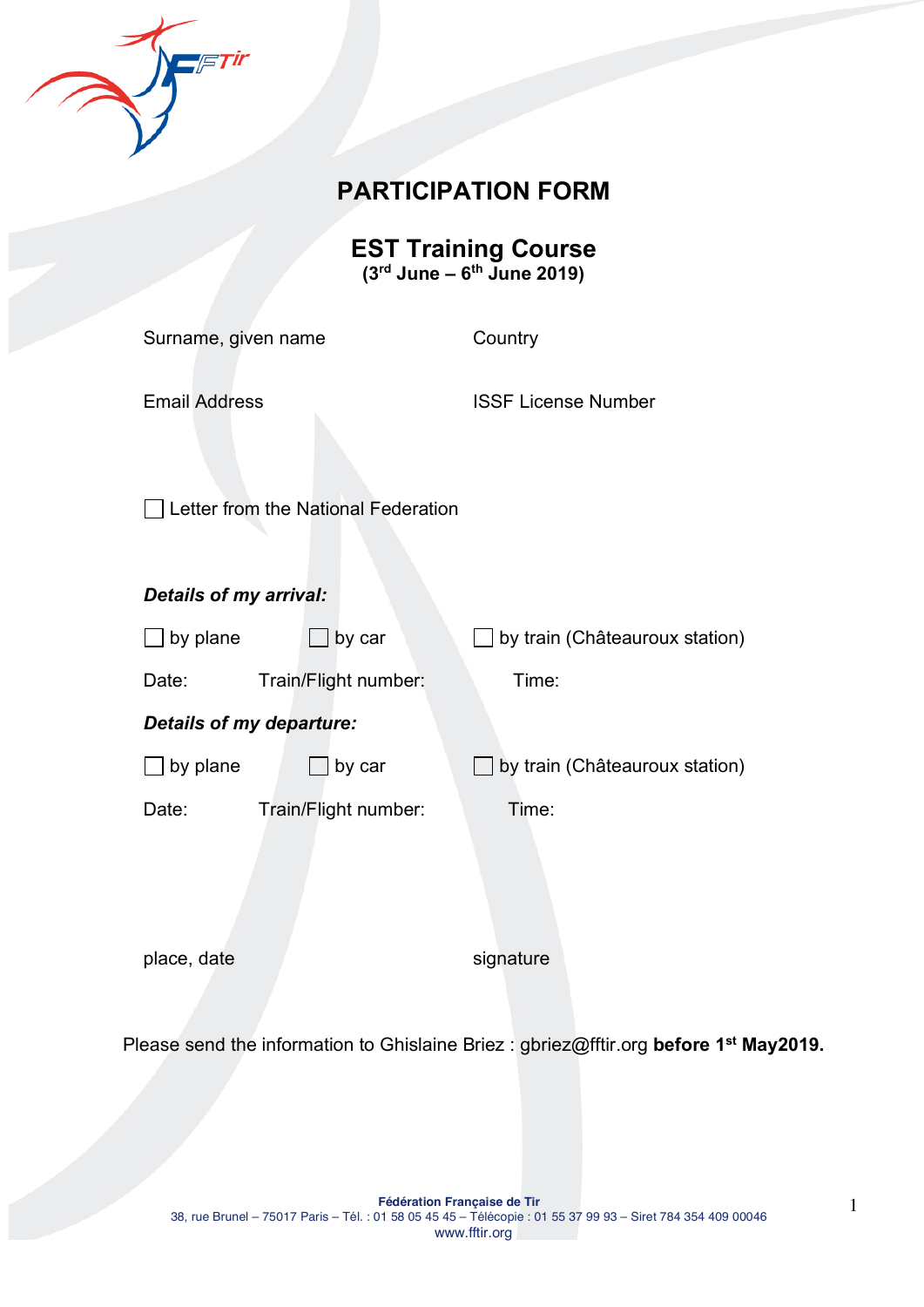

**ISSF Electronic Scoring Target Course Schedule** 

Instructors: Willi Grill ISSF Technical Director& Rosane Batista Ramos Assistant

**Course Programme** 

**Day 0 – 02.06.2019** 

Arrival Day

## **Day 1 – 03.06.2019**

- 0930 Registration
- 1000 Opening &Introduction to the Course
- 1030 Coffee Break
- 1100 History of EST, principles of operation & key facts
- 1200 Lunch Break
- 1300 Home Work Collection
- 1330 EST Staff EST Jury Member Responsibilities
- 1400 Accuracy & recycle time
- 1430 Sius software, entries, draws & start lists
- 1500 Coffee Break
- 1530 EST & Classification Rules general summary & discussion
- 1630 Range records & manual intervention of main computer
- 1700 Discussion of EST work
- 1800 End of Day 1

## **Day 2 – 04.06.2019**

- 0900 Review of Pre-Course Homework
- 1000 Shot location & co-ordinates
- 1030 Coffee Break
- 1100 Decimal scoring & Inner 10s
- 1130 Introduction what is plotting
- 1200 Lunch Break
- 1300 Explanation of Plotting 25/50m
- 1330 Practical work -25/50m plotting on original samples- exercises
- 1500 Coffee Break
- 1530 Discussion and clarification 25/50m plotting
- 1600 Log prints old & new, explanation
- 1630 Log prints old & new, together with practical exercises
- 1700 Results checking, Ranking & Finals
- 1730 ORIS requirements & history
- 1830 End of Day 2

## **Day 3 – 05.06.2019**

- 0900 Review day 2
- 0930 Practical work- Rule numbers- Deduction-Penalties
- 1030 Coffee Break
- 1100 Explanation of Plotting 10m
- 1200 Lunch break
- 1300 Practical work 10m plotting on original samples- exercises
- 1400 Discussion and clarification 10m plotting
- 1500 Coffee Break
- 1530 Target testing 10m/25m/50m with practical work
- 1600 10m & 50m & 25m & 300m EST Hardware